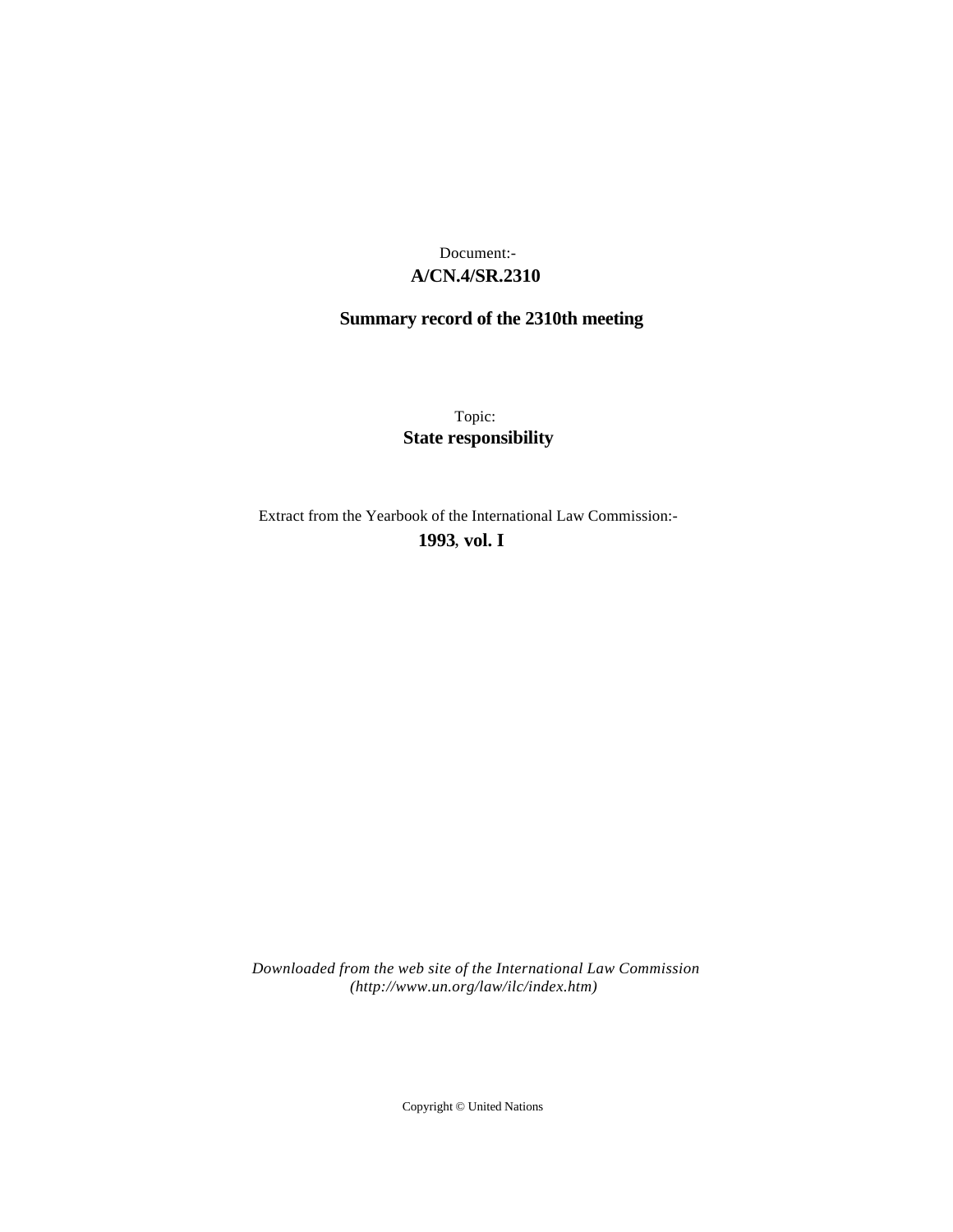76. If equitable and reasonable use was made the predominant criterion, however, any significant harm caused to a watercourse State would be excusable as long as it was also equitable and reasonable. It was that fact which constituted the major difficulty in the Special Rapporteur's proposed new article 7. For similar reasons, he found it difficult to accept the new formulation on pollution, which would radically alter the balance in regard to pollution and would disturb the whole equilibrium of the draft articles themselves. The Special Rapporteur's formulation would appear to provide a useful handle whereby polluting States could seek to continue their activities by invoking the terms of subparagraphs (a) and *(b)* of the proposed new article 7. The simplicity of the former article  $\overline{7}$  was far more preferable.

77. He would hesitate to endorse any attempt to revise article 8, in regard to which the Special Rapporteur stated, in paragraph 28 of the report, that a general formulation would be more appropriate. Greater precision could perhaps be achieved, but it might be at the cost of sacrificing the general nature of the provision. He none the less agreed that the concepts of good faith and good neighbourliness, although salutary in themselves, had no place in the draft articles.

78. Mr. EIRIKSSON said that the Commission's main task should be to stick to the goal of completing the second reading of the draft articles by the end of the next session, in 1994. Any suggestions in the next report about the elaboration of provisions on management and the introduction of a system of dispute settlement should take that into account.

79. He was concerned about the proposal to replace the word "appreciable" by the word "significant", which could be interpreted as a substantive change and as raising the threshold of the draft articles. If the word "appreciable" was ambiguous in English, that point could perhaps be covered in the commentary. The same problem had in fact arisen in the Drafting Committee in connection with the draft articles on the topic of international liability. The Special Rapporteur might therefore wish to seek advice from other sources before the matter was taken up in the Drafting Committee.

80. Mr. KOROMA, congratulating the Special Rapporteur on an excellent report, noted that the Special Rapporteur had resisted the temptation to "tinker", to use his own word, with the draft articles, except where absolutely necessary. That was a sure sign of a good rapporteur.

81. He would be loath, at the present stage in international relations, to choose between model rules or a framework convention, but the ultimate decision would, he believed, depend on the quality of the Commission's work. If the draft articles were balanced and authoritative, they would inevitably recommend themselves to the international community.

82. The word "significant", as opposed to "appreciable", perhaps posed a problem for those not conversant with the common law, but it would make the text clearer. As the Special Rapporteur explained in his report, the word "appreciable" had two distinct meanings, whereas the word "significant" pinpointed the issues involved. He agreed with the recommendation that the definition

of pollution should be brought forward to article 2, on the use of terms. The sooner that was done the better.

*The meeting rose at 1 p.m.*

### **2310th MEETING**

#### *Tuesday, 22 June 1993, at 10.05 a.m.*

*Chairman:* Mr. Julio BARBOZA

*Present:* Mr. Al-Baharna, Mr. Al-Khasawneh, Mr. Arangio-Ruiz, Mr. Bennouna, Mr. Calero Rodrigues, Mr. de Saram, Mr. Eiriksson, Mr. Fomba, Mr. Giiney, Mr. Idris, Mr. Kabatsi, Mr. Mahiou, Mr. Mikulka, Mr. Pambou-Tchivounda, Mr. Sreenivasa Rao, Mr. Razafindralambo, Mr. Robinson, Mr. Rosenstock, Mr. Shi, Mr. Thiam, Mr. Tomuschat, Mr. Vereshchetin, Mr. Villagrán Kramer, Mr. Yamada, Mr. Yankov.

#### **State responsibility** *{continued)* **(A/CN.4/446, sect. C, A/CN.4/453 and Add.1-3,<sup>1</sup> A/CN.4/L.480 and Add.l, ILC(XLV)/ Conf.Room Doc.l)**

[Agenda item 2]

FIFTH REPORT OF THE SPECIAL RAPPORTEUR *{continued)*

1. Mr. de SARAM said that the Commission, in plenary and in the Drafting Committee, was addressing at the same time two closely related matters: the first was the situation in which a countermeasure had not as yet been taken (the "pre-countermeasure" stage considered in the fourth report of the Special Rapporteur,<sup>2</sup> currently being discussed in the Drafting Committee); and the second was the situation in which a countermeasure had already been taken (the post-countermeasure stage considered in the fifth report of the Special Rapporteur, currently before the Commission in plenary).

2. The overall approach advocated by the Special Rapporteur in his fourth and fifth reports was the following: any State which intended to take a countermeasure should notify, in advance, its intention to the State against which that countermeasure was to be taken, requesting that recourse should be had promptly to a dispute settlement procedure which did not necessarily need to be a binding third-party one. However, whatever the settlement procedure might be, if the dispute was not resolved and if a countermeasure was taken, it was essential that there should be a prompt and binding third-party settlement—at least as a matter of final recourse, should negotiation or conciliation fail—whereby the legitimacy of the countermeasure would be determined.

<sup>1</sup> Reproduced in *Yearbook... 1993,* vol. II (Part One).

<sup>2</sup>Reproduced in *Yearbook... 1992,* vol. II (Part One), document A/CN.4/444 and Add.1-3.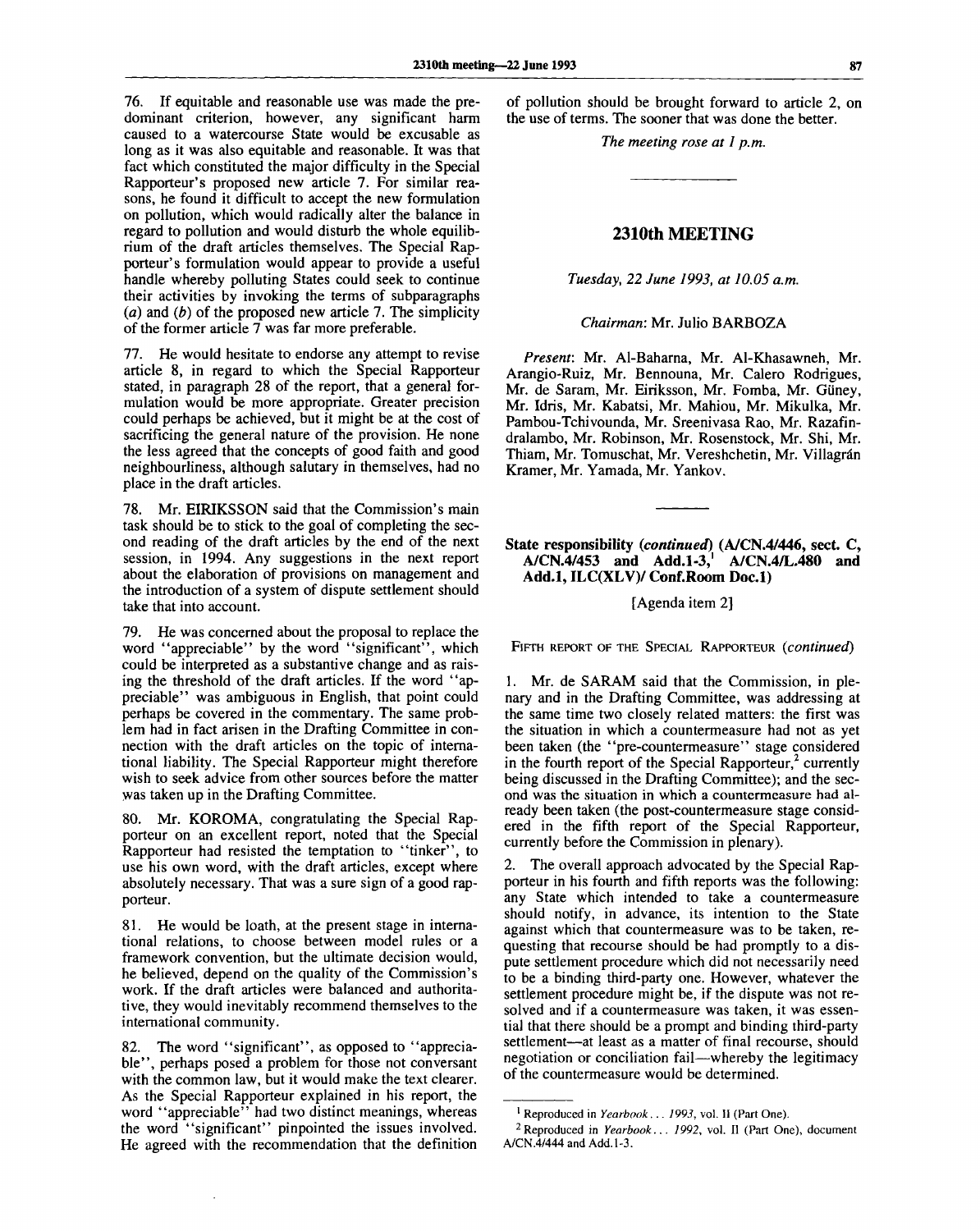3. It was an approach with which, in the overall interest of reaching a consensus in the Commission, he would agree, albeit regretfully. In his view, it should be possible to interpose a binding third-party settlement procedure prior to the taking of a countermeasure in a manner that could be designed both to remove any possibility of the procedure being frustrated by deliberate recalcitrance and, as well, to put into place the necessary interim measures until the question of whether there had in fact been a wrongful act, and, if so, what the reparations should be, had been decided. Whatever the delays such an interposition of a binding third-party settlement requirement prior to the taking of a countermeasure might entail in the observance of the law, such delays would be of far less magnitude, far less disruptive of the law, than what a reactive breach of the law (a countermeasure) might entail. Moreover, there would always be a possibility of a countermeasure being taken in haste, without full appreciation of all the circumstances; a countermeasure that might be unnecessary, disproportionate or that might cause loss to those to whom no loss should be caused. It should be pointed out, in that connection, that the previous Special Rapporteur, Mr. Ri $n_{\text{e}}$  and the previous opecial Kapporteur,  $m_{\text{e}}$ ,  $m_{\text{e}}$ <br>phagen, had proposed in article  $10^3$  that recourse to dispute settlement processes should be a precondition for the taking of countermeasures other than by way of reciprocity. Nor should the Commission forget that, should it not require the interposition of dispute settlement procedures prior to the taking of a countermeasure, it would be placing its imprimatur on and would preserve for decades to come a relic of earlier times when the taking of the law into one's own hands, by way of reprisal for a wrong believed to have been committed, was the prevalent doctrine and practice—a doctrine and practice from which the inter-State system had decided in other spheres that it was time to move away.

4. The reasons why the law turned, on occasion, to binding third-party settlement required no restatement. Yet there was one reason which, above all others, needed to be underlined. It was that the law had surely to provide not only for cases where States in dispute were more or less of equally persuasive weight; but also for cases where there was an inequality. It was the presence, then, of the third party and the requirement of a binding third-party settlement, that sought to ensure that, whatever the other inequalities might be, there was (at least as far as legal procedures could provide) equality before the law. Such a responsibility could not confidently be entrusted to the voluntary recommendatory processes of negotiation, mediation or conciliation, whose essential purpose was the achievement of amicable settlement.

5. Accordingly, in his view, the draft articles proposed by the Special Rapporteur in his fifth report for the "post-countermeasure" stage of a dispute should be referred to the Drafting Committee for consideration in conjunction with the proposals that were currently in discussion in the Drafting Committee with reference to the 'pre-countermeasure'<sup>7</sup> stage of a dispute. Alternatively, the Drafting Committee should at least be advised that it should not conclude its work on the draft articles for the

pre-countermeasure stage of a dispute, until it had decided how the draft articles dealing with the postcountermeasure stage were to be formulated. If the Commission did not provide for a binding third-party settlement procedure, at the very least immediately after a countermeasure was taken, it would seem to him inevitable that the entire question of the inclusion of provisions on countermeasures in the future instrument on State responsibility would, once again, be called into question.

6. Turning to the draft articles proposed by the Special Rapporteur in his fifth report,<sup>4</sup> he said that, before dealing with the formulation of specific articles, the Commission should address two matters. In the first place, it should consider the nature of the issues to be resolved after a countermeasure had been taken and, secondly, having regard to the importance of promptitude in a post-countermeasure situation, it should consider the stage at which a binding third-party settlement should be invoked. The first matter raised essentially factual issues: what were the facts prior to the countermeasures; what were the legal obligations; was there in fact a breach of obligation and, if so, whether the countermeasure had been necessary and proportionate. These were essentially issues of a factual nature, requiring findings as to the facts and to what the applicable legal obligations were; and as such were not issues for which the processes of negotiation, mediation, conciliation whose overall objective was voluntary amicable settlement—were well suited. He therefore concurred in the conclusions of Mr. Calero Rodrigues, namely, that no meaningful purpose would seem to be served in disputes at the post-countermeasure stage by prescribing that there should be conciliation before binding thirdparty settlement; that the nature of disputes at the postcountermeasure stage required that they be handled separately from other disputes relating to the interpretation or application of the future convention on State responsibility; and that consideration might need to be given to creation of a special body to which those disputes could be speedily referred.

7. It would also be unfortunate if the Commission were to foreclose—as too cumbersome, or otherwise inappropriate, or too unlikely to be acceptable to States—any possibility of ICJ serving as the third party to which a State, in a post-countermeasure dispute, may require recourse. As was known, as part of a continuing United Nations effort to encourage greater use by States of the Court's facilities, an effort that included the approval by the General Assembly of the Manila Declaration on the Peaceful Settlement of International Disputes,<sup>5</sup> the Court had revised its rules on the composition of its ad hoc chambers, leading to the ad hoc chamber procedure receiving far greater attention than it had in the past. Moreover, the administrative and other facilities which a permanent United Nations institution, such as the Court, could routinely provide parties made, at least in terms of comparative costs, resort to an ad hoc chamber of the Court the obviously sensible course.

<sup>&</sup>lt;sup>3</sup> For the texts of articles 5 to 16 proposed by the previous Special Rapporteur in his fifth report, see *Yearbook... 1984,* vol. II (Part One), p. 2, document A/CN.4/380, sect. II.

<sup>&</sup>lt;sup>4</sup> For the text, see 2305th meeting, para. 25.

<sup>5</sup> General Assembly resolution 37/10, annex.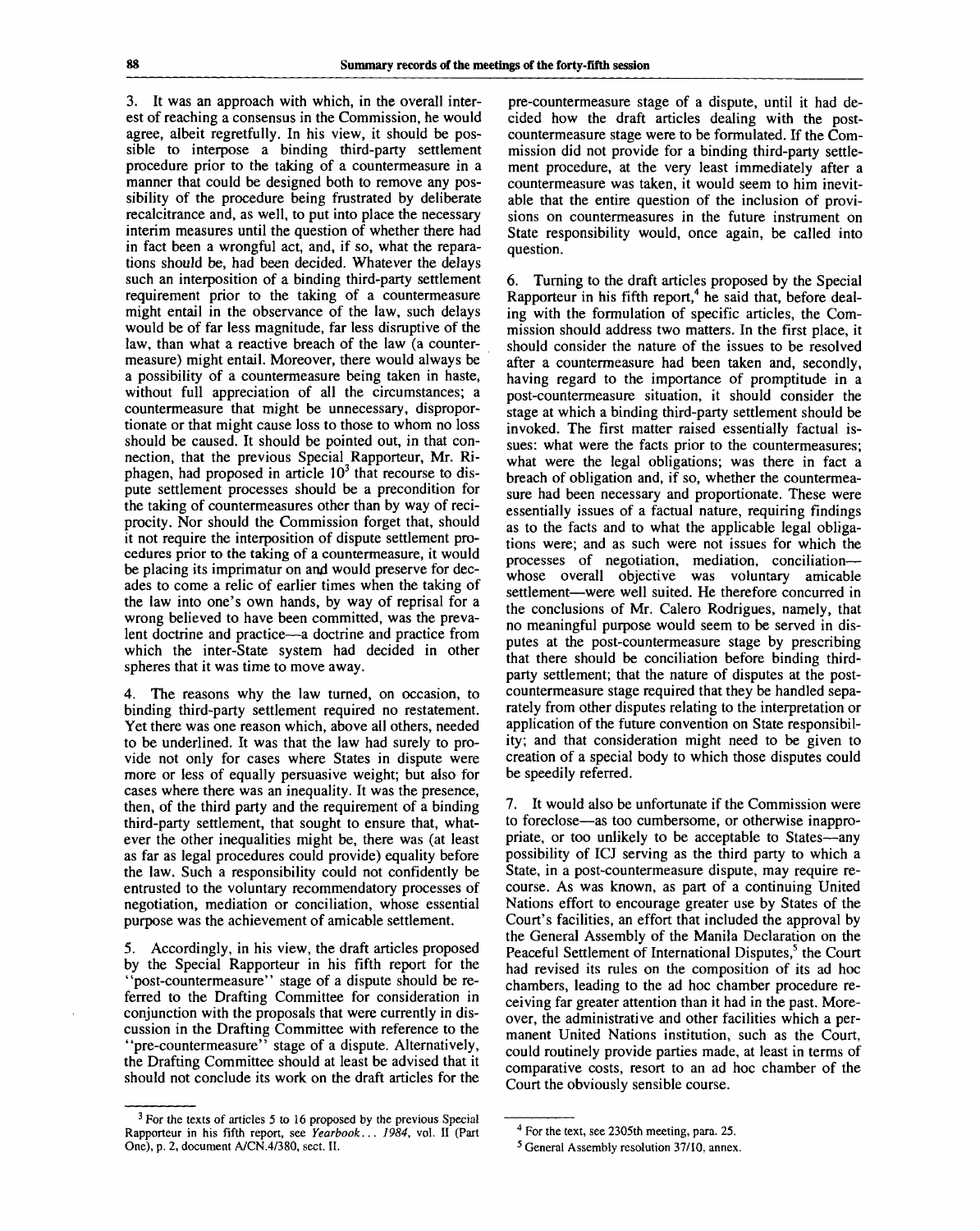8. A governing consideration in deciding on the appropriateness of particular dispute settlement procedures must, of course, always be that a procedure should be expeditious, and the least costly possible. It was necessary to avoid the situation where a State subjected to a countermeasure decided that it would be preferable to abide by the countermeasure rather than contest its legitimacy through a costly dispute settlement procedure. The Commission might therefore wish to consider whether it would not be right for a State, the subject of a countermeasure, to be accorded the ability to choose, from among a number of binding third-party settlement procedures, the one it deemed most appropriate from its own point of view.

9. One possibility would obviously be to give States an opportunity to have a fact-finding inquiry carried out by or under the auspices of an international authority, along the lines of the mission entrusted to the Secretary-General of the United Nations in the *Rainbow Warrior* case;<sup>6</sup> though there the Secretary-General was entrusted with more than a fact-finding responsibility.

10. There remained the question whether, for the broader range of possible disputes relating to the interpretation or application of a convention on State responsibility, the Commission should also recommend that, as a matter of ultimate recourse if other voluntary and recommendatory dispute settlement processes should fail, the draft articles should provide for resort to a binding third-party settlement procedure. At the present preliminary stage, he shared the view of other members of the Commission that, as a matter of final recourse, provision ought to be made in part 3 of the draft for the possibility of a binding third-party settlement procedure, for two main reasons: first, because it was the presence of a binding third-party settlement requirement that would ensure, in so far as legal procedures could possibly do that, whatever the other inequalities may be, there would at least be equality before the law; and, secondly, because it was the Commission's role to advise the General Assembly in the exercise of the Assembly's responsibilities under Article 13, paragraph 1 *(a),* of the Charter of the United Nations to "encourage the progressive development of international law and its codification". It was, thus, the responsibility of the Commission to advise the Assembly on the standards that should, in the Commission's view, be recommended to Governments for best ensuring the "progressive development of international law and its codification". It was from that responsibility that the Commission derived its considerable prestige in the international legal community. The Commission had been structured with such a responsibility in view.

11. In conclusion, he thanked the Special Rapporteur and congratulated him on the frankness and clarity with which he had advised the Commission on the course to be followed on an important topic.

12. Mr. IDRIS said that the Special Rapporteur's fifth report and his oral explanations were not a dream or the result of a wild imagination in the field of legal thinking,

but a progressive innovation and a new and courageous view of a complex question which did not claim to provide ready-made solutions, especially with regard to the general regime of the settlement of disputes. The basic problem was that countermeasures would always have the main defect of being based on a unilateral assessment of the right which had been violated and of the legitimacy of the countermeasures, which could in turn lead to a reaction by the allegedly wrongdoing State in the form of counter-reprisals. By its very nature, a countermeasure could lead to an injustice if the States parties to the conflict were in a situation of inequality. Hence the need to look closely, before going on to consider the proposed system for the settlement of disputes, at the legal regime of countermeasures and its relationship with the draft on State responsibility.

13. In that connection, the Special Rapporteur should give in-depth consideration to the question of whether countermeasures should necessarily precede third-party dispute settlement or, in other words, whether that was the only means of bringing the allegedly wrongdoing State to settle the dispute. Or could third-party dispute settlement precede countermeasures and still be acceptable to the international community? It must be taken into account that there was no means of speedily and impartially determining the existence of a wrongful act and that the extent of the harm and the exhaustion of means of settlement were questions to be decided exclusively by the victim State.

14. Without going into the background of the question, he had five comments to make. The first was that means other than countermeasures would have to be found or resort to countermeasures would have to be curtailed in order to avoid abuse by one of the parties—and that was the approach taken by the Special Rapporteur in his fifth report.

15. Secondly, he endorsed the principle of third-party settlement of disputes if it was a substitute for countermeasures and for unilateral measures, as a means of mitigating the consequences of the inequality of States.

Thirdly, third-party dispute settlement was an improvement over the practice of countermeasures because it guaranteed that the State which claimed to be the victim of a wrongful act would comply with the conditions and criteria defined in the draft articles for the application of that type of measure.

17. Fourthly, the presence in the draft of an effective dispute settlement regime would strengthen all rules of international law, including past and future agreements. Many international legal instruments had been mentioned in that connection, such as Chapter VI of the Charter of the United Nations, the Declaration on Principles of International Law concerning Friendly Relations and Cooperation among States,<sup>7</sup> the Manila Declaration,<sup>8</sup> the Charter of the Organization of American States,<sup>9</sup> the Pact of Bogotá<sup>10</sup> and the Charter of the Organization of

<sup>&</sup>lt;sup>6</sup> Ruling of 6 July 1986 by the Secretary-General (United Nations, *Reports of International Arbitral Awards,* vol. XIX (Sales No. E/F.90.V.7), pp. 197 *et seq.).*

<sup>&</sup>lt;sup>7</sup> General Assembly resolution 2625 (XXV), annex.

<sup>8</sup> See footnote 5 above.

<sup>&</sup>lt;sup>9</sup> Signed at Bogotá on 30 April 1948 (United Nations, Treaty Se*ries,* vol. 119, p. 3); amended by the "Buenos Aires Protocol" of 27 February 1967 (ibid., vol. 721, p. 324).

<sup>10</sup> American Treaty on Pacific Settlement (United Nations, *Treaty Series,* vol. 30, p. 55).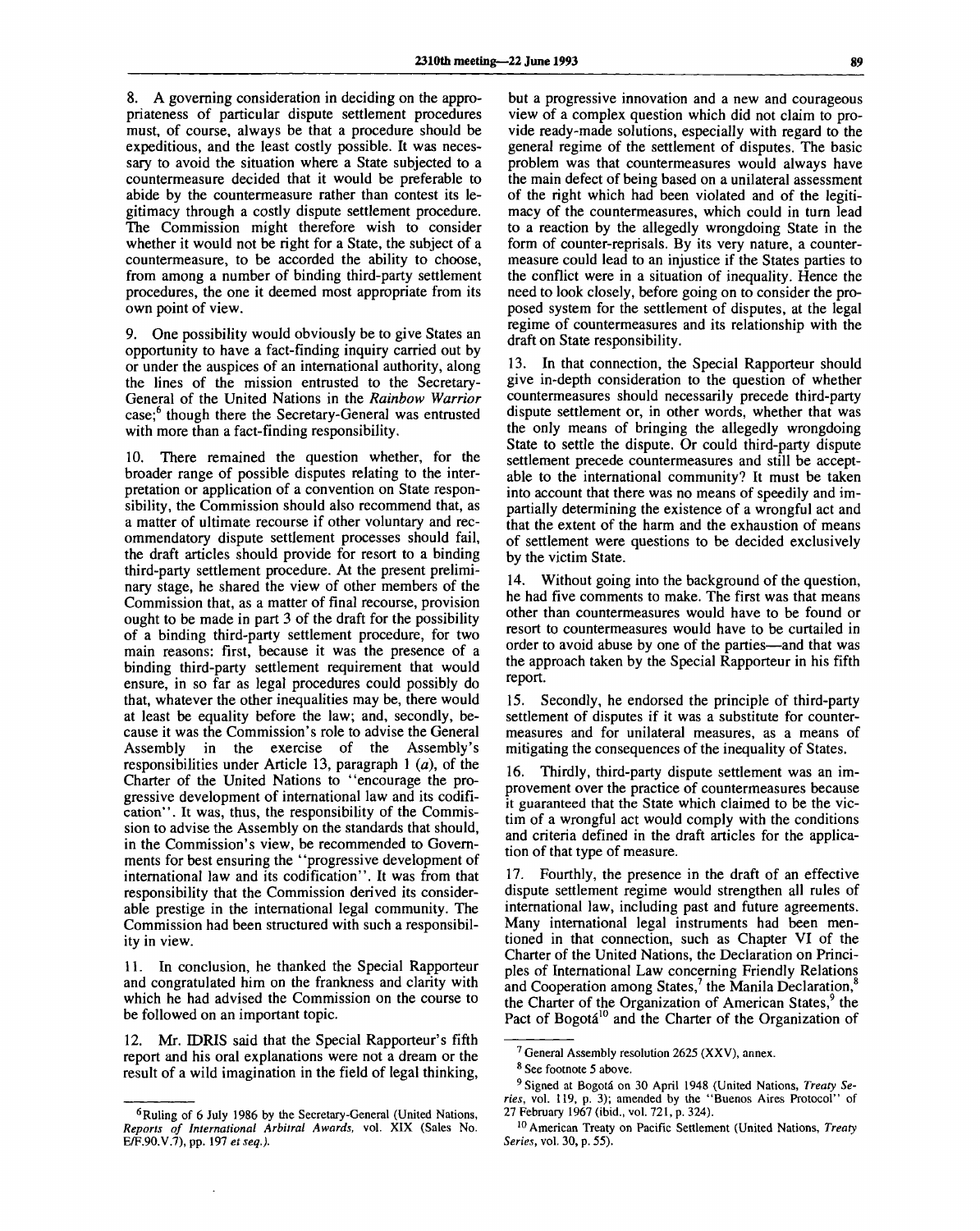African Unity and its Protocol.<sup>11</sup> Moreover, he did not entirely agree with the Special Rapporteur's view that, since those instruments were too vague to provide effective protection against breaches of international obligations, there was no point in developing them. The OAU Charter and its Protocol had made it possible to settle a number of conflicts peacefully on the basis of the principle of conciliation. In any case, even if those international instruments were generally not the best possible solution to the problem of the settlement of disputes in the draft on State responsibility, their existence was far from incompatible with the establishment of a settlement regime such as that proposed by the Special Rapporteur.

18. Fifthly, the three-step dispute settlement system conciliation, arbitration and judicial settlement suggested that the third-party dispute settlement procedure could be set in motion only after the adoption of countermeasures. That was an innovation compared to article 12, paragraph 1 *(a),* which made the exhaustion of the available procedures for amicable settlement a condition for resort to countermeasures, whether those procedures had existed prior to the dispute or had been created subsequently, without, however, imposing any particular settlement procedure.

19. In conclusion, he expressed the hope that the Special Rapporteur would reply to two questions which he considered important. First, why must the binding thirdparty dispute settlement procedure not begin before the use of countermeasures? Secondly, must it be concluded from the three-step system proposed by the Special Rapporteur—on the basis of the assumption that the mechanism that triggered the settlement obligation was the dispute that had arisen as the result of the use of a countermeasure by the State which considered itself injured against the allegedly wrongdoing State—that the basic question of fact and of law related to countermeasures or that the allegedly injured State could invoke, as a matter of fact and of law, the allegedly wrongful act which had given rise to the conflict?

Lastly, he thanked the Special Rapporteur for having explained in the paper distributed on 14 June that the proposed third-party settlement procedures would relate not only to the interpretation and application of the articles on countermeasures, but also to the interpretation and application of all of the provisions of the future convention on State responsibility.

21. Mr. EIRIKSSON said that the fifth report on State responsibility contained draft articles<sup>12</sup> which were in some respects a novel scheme for the settlement of disputes. It nevertheless seemed to him that the proposed system had not been endorsed fully enough in the Commission to be used as the only point of departure for future work. The question even arose in a more general way whether provision should be made for the settlement of disputes in respect of State responsibility. Only at its forty-fourth session had the Commission decided to make its best efforts to ensure that the draft articles included a part 3 on the settlement of disputes. He had noted a tendency towards Government-bashing in recent discussions in the Commission and other bodies,

whereas the premise should at least be that States represented their people and might have legitimate reasons for the views they held on various questions, including dispute settlement. The Commission should also not be afraid that its work would be disapproved of by States and should try to provide some leadership on that question and on others.

22. There was a clear link between article 12, currently before the Drafting Committee, and the proposals which were contained in the fifth report and were, according to the Special Rapporteur, meant to be applicable to all of parts 1 and 2. That did not change the fact that countermeasures were the most important aspect of the dispute settlement issue. Although he was opposed in principle to the use of countermeasures as a means of settling disputes, he had agreed that the Commission should try to establish a legal regime for countermeasures in order to make them less unacceptable. Since one step in that direction would be to set up a dispute settlement system to be used when countermeasures were being contemplated or had already been taken, he had endorsed the Drafting Committee's work on article 12. There was, however, some uncertainty as to whether article 12 would be adopted at the current session and its discussion might be postponed until after the consideration of part 3. In that connection, Mr. Calero Rodrigues (2308th meeting) had made a very interesting proposal relating to a special mechanism to be used when countermeasures were being contemplated, and the Commission should give further attention to that proposal. In his view, part  $\bar{3}$  should be referred to the Drafting Committee, not for the purpose of an article-by-article review of the proposed system, but so that the Committee could determine how much of part 3 it could consider in a reasonable period of time and, accordingly, how much of the first reading of the articles on State responsibility could be accomplished.

23. Mr. Sreenivasa RAO said that, unlike other topics considered by the Commission, State responsibility encompassed the entire field of international law and the aspect of the topic covered in the fifth report, namely, the settlement of disputes, touched on the very fabric of the rule of law in international relations. Given its mandate, the Commission must, at the risk of being criticized for taking so much time, do everything possible to establish a clear, uniform and universal body of law. As stated at the preceding session with regard to countermeasures, the rule of law in international relations could not allow States to decide unilaterally what was right or wrong and to turn that unilateral decision into a legal basis for countermeasures. He therefore saw a contradiction in the fact that it might be said, as it had been in the report, that countermeasures were part of customary international law and that dispute settlement procedures belonged to the progressive development of international law. Countermeasures were undoubtedly part of reality, but no State, not even a State which applied such measures, inferred that they meant the right to determine and to enforce the law unilaterally. In his view, the use of countermeasures did not justify the value judgement that such measures were part of customary international law. Article 2 of the Charter of the United Nations ruled out the unilateral use of force and linked that provision to the obligation to settle disputes peacefully. It was on that basis that the Commission should work to promote the rule

<sup>11</sup> United Nations, *Treaty Series,* vol. 479, p. 39.

<sup>&</sup>lt;sup>12</sup> For the text, see 2305th meeting, para. 25.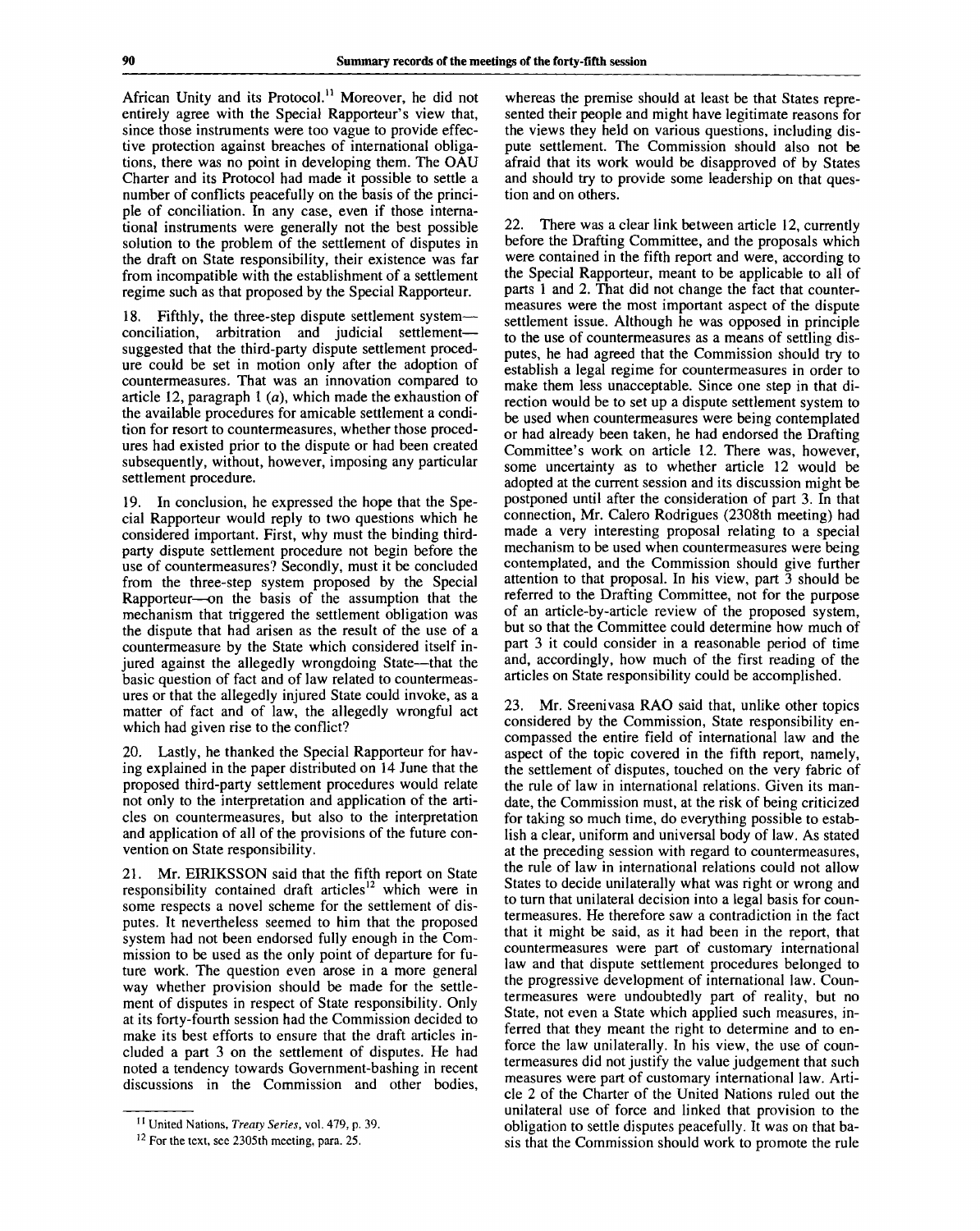of law. The peaceful settlement of disputes was an existing fundamental international obligation. That obligation, and the obligation not to resort to force, were two sides of the same coin and one could not be classified as customary international law while the other was classified as the progressive development of international law.

24. Affirming the rule of law meant not only that the international community could neither tolerate nor lend legitimacy to a unilateral interpretation of the rights of each State, and much less to a unilateral implementation of such rights, but also that there was a need for a new element, namely, the settlement of disputes by a third party. However, neither the objections to which that ideal solution gave rise nor the practical difficulties it involved should be underestimated in a world where the dividing line between the rule of law and the law of the jungle was somewhat blurred by the actions of the big and powerful States. Hence the need to be innovative and to adopt other strategies. In that connection, he recalled that Article 33 of the Charter, as referred to in the Handbook on the Peaceful Settlement of Disputes between States,<sup>13</sup> made a wide range of means available to States for fulfilling in a democratic and egalitarian manner the obligation to settle disputes peacefully and that, in practice, States settled 90 per cent of their disputes through the free choice of means. Given those circumstances, the Commission must avoid at all costs giving the impression that anything but third-party settlement would be the law of the jungle because, otherwise, it would be discouraging States from settling their disputes peacefully and denying itself even the possibility of imposing that fundamental obligation: States should be given the choice of how to fulfil that obligation, although they must be encouraged to choose third-party settlement.

25. The obligation to settle disputes peacefully should not function solely to test the legality of countermeasures already taken, but should extend to the entire spectrum of State responsibility, as countermeasures were by definition an abuse of law; and since they were inevitable, countermeasures must be subject to some preconditions, foremost among them the prior obligation to seek a peaceful settlement procedure; and it was to be hoped that the big and powerful States and those which applied countermeasures would place their membership in the international community above their self-interests. Yet, it seemed that, in the work done thus far, a narrow conception of the obligation to settle disputes peacefully had prevailed, whereby States with the necessary means were able to judge their own cases. If that was true, he thought that it would be best to leave countermeasures aside and end the draft articles with provisions on the peaceful settlement of disputes. The fact was, as the Special Rapporteur had said, that, while third-party settlement was clearly the only way to place the rule of law on a firm footing, it was for the time being only a theory.

The CHAIRMAN, speaking as a member of the Commission, said that the Special Rapporteur had demonstrated in his fifth report that two conditions were essential for the correct implementation of the chapter on

countermeasures: the convention itself had to establish means of dispute settlement and must not limit itself to referring to such means as might exist between the parties; and the chosen means must lead without fail to the solution of the controversy. In other words, the use of third-party settlement must be compulsory if other means failed. For his contentions, the Special Rapporteur had been seen either as a dangerous revolutionary who intended to upset the foundations of international law or as a timid reformer who proposed nothing new. He was in reality neither one nor the other.

27. The Commission could not fail to realize that the adoption of the proposals in the fifth report would mean important changes, but that should not prevent it from supporting the report's basic ideas, in particular the two capital points just mentioned. Not being a political body, the Commission had to propose a system that States might or might not adopt, but that would improve on the existing system, which was unacceptable. At the same time, the Commission must endeavour to design as practical a system as possible. He could not endorse a system that would be unacceptable to States.

28. The Special Rapporteur was proposing a rather complicated system, which consisted of: first, maintaining the general lines of article 12 of part 2, which required prior resort by the States concerned to the means of settlement available to them, while amending paragraph 1 *(a)* so as to make the lawfulness of any resort to countermeasures conditional upon the existence of the "said binding third-party pronouncement"; and, secondly, strengthening, in part  $3<sup>14</sup>$ , the non-binding conciliation commission without affecting the prerogative of the injured State to take countermeasures.

29. The Special Rapporteur had argued in favour of maintaining article 12, despite having shown convincingly, in his fifth report, that what really mattered was a more or less organic system of third-party settlement procedures ultimately leading, failing agreement, to a binding third-party pronouncement. In fact, part 3 contained much more than "a more or less" strengthened conciliation procedure: if conciliation failed, compulsory arbitration would follow; if that failed, recourse could be had to ICJ. In that respect, the Special Rapporteur seemed to have a peculiar notion of the fragility of settlement mechanisms, proposing as he did an apocalyptic scenario in which the conciliation commission failed to perform its duty and the arbitral tribunals failed to constitute themselves or to give timely awards, so that the case had to be brought before ICJ. If an automatic procedure were established for that purpose, the bodies concerned should not encounter any insurmountable difficulties in constituting themselves and performing their functions. OAS had, moreover, a complete and organic system of dispute settlement, which was provided for in one of its three constituent instruments, the Pact of Bogotá.<sup>15</sup>

30. The system proposed by the Special Rapporteur seemed too complicated and its implementation excessively long: if all the different time-limits were added together, it might take two or three years, or even more.

<sup>13</sup>  *Official Records of the General Assembly, Forty-sixth Session, Supplement No. 33* (A/46/33), annex.

<sup>&</sup>lt;sup>14</sup> See 2305th meeting, para. 25.

<sup>&</sup>lt;sup>15</sup> See footnote 10 above.